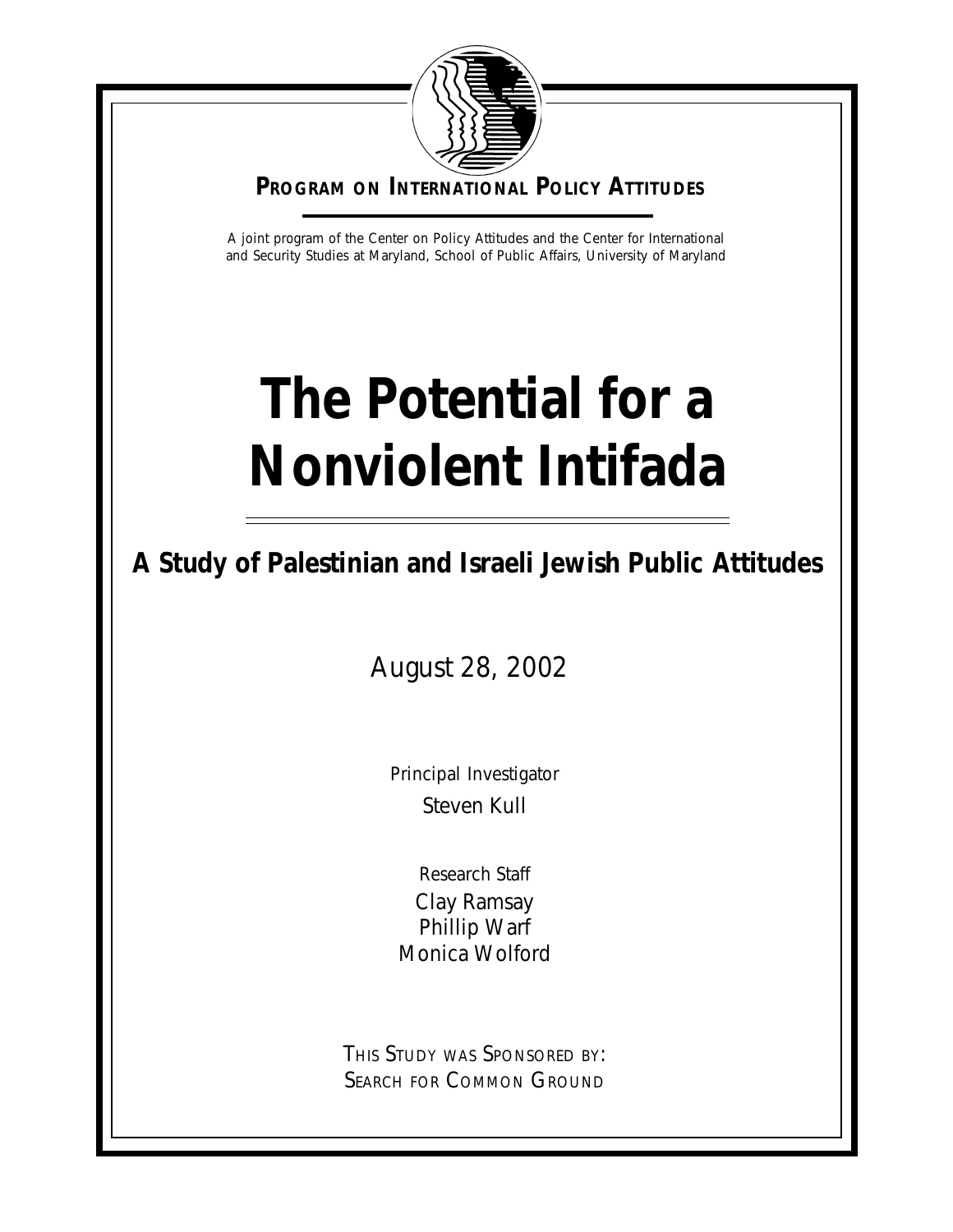# **OVERVIEW**

To determine the attitudes of the Palestinian and Israeli Jewish publics on the potential for nonviolent methods in the Intifada, Search for Common Ground, an American and Belgian NGO, commissioned the Program on International Policy Attitudes (PIPA) of the University of Maryland to conduct a study that included focus groups and polls with randomly selected samples. A Palestinian polling organization, the Jerusalem Media and Communications Center, carried out the poll of 600 Palestinians through face-to-face interviews from August 12-19. An Israeli polling organization, the B.L. and Lucille Cohen Institute for Public Opinion Research of Tel Aviv University, carried out the poll of 504 Israeli Jews by telephone interviews from August 12-14. Margin of error is plus or minus 4.5% for the survey of Israelis and +/- 4% for the survey of Palestinians.

A strong majority (62%) of Palestinians thinks that a new approach is needed in the Intifada and overwhelming majorities (73-92%) approve of Palestinians using various methods of nonviolent action. Pluralities to majorities of Palestinians express willingness to participate in various specific nonviolent actions, including boycotts and forms of mass civil disobedience—numbers that, if actually mobilized, would amount to hundreds of thousands of Palestinians. If a Palestinian were killed in the course of committing nonviolent resistance, a near unanimous 88% would regard that person as a martyr—in most cases, no less than a suicide bomber. However, concurrent with their strong support for nonviolent methods, Palestinians show equal levels of support for violent methods.

On the Israeli side, an overwhelming 78% of Israeli Jews questioned believe that the Palestinians have a legitimate right to seek a Palestinian state, provided that they use nonviolent means. Likewise 56% feel this way about the Palestinians' right to oppose the expansion of the settlements. If the Palestinians were to move from violent to nonviolent forms of protest, a majority of Israeli Jews would favor making concessions to the Palestinians, including phasing out the checkpoints between Palestinian towns (61%) and being more

flexible in negotiations about the borders of a future Palestinian state—as high as 58%.

Eight out of ten Palestinians said they would approve of a large-scale Palestinian movement based on nonviolent action against Israeli occupation using such methods as demonstrations, boycotts, and civil disobedience, and more than half (56%) said they would be willing to participate in it. A majority of Israeli Jews (57%) said they would approve of such a movement. About two-thirds said the Israeli government should not try to stop Palestinians from organizing large nonviolent demonstrations.

An overwhelming majority of Palestinians favors the idea of all Palestinians refusing to work in the construction of settlements, or for businesses located in the settlements. Among Israeli Jews, a strong majority believes that the Israeli government should not crack down harshly on efforts to organize strikes and work stoppages of Palestinian workers in the settlements, but a majority says that the Israeli government should crack down if large groups block construction activity in the settlements or block access to the settlements.

Both Palestinians and Israeli Jews are unsure about the feasibility of a large-scale nonviolent movement. While Palestinian support for mass nonviolent action is strong, majorities have doubts about whether it would be effective. Among Israeli Jews, an overwhelming majority thinks it unlikely that a nonviolent movement will emerge.

## **PALESTINIAN FINDINGS**

**A strong majority of Palestinians thinks that a new approach is needed in the Palestinian A** strong majority of Palestinians thinks that<br>a new approach is needed in the Palestinian<br>resistance to Israeli occupation and overwhelm**ing majorities are supportive of using methods of nonviolent action.**

Palestinian respondents were asked: "Thinking about the current methods of the Intifada, do you think there is a need to try some new approaches, or don't you think so?" A strong majority—62%—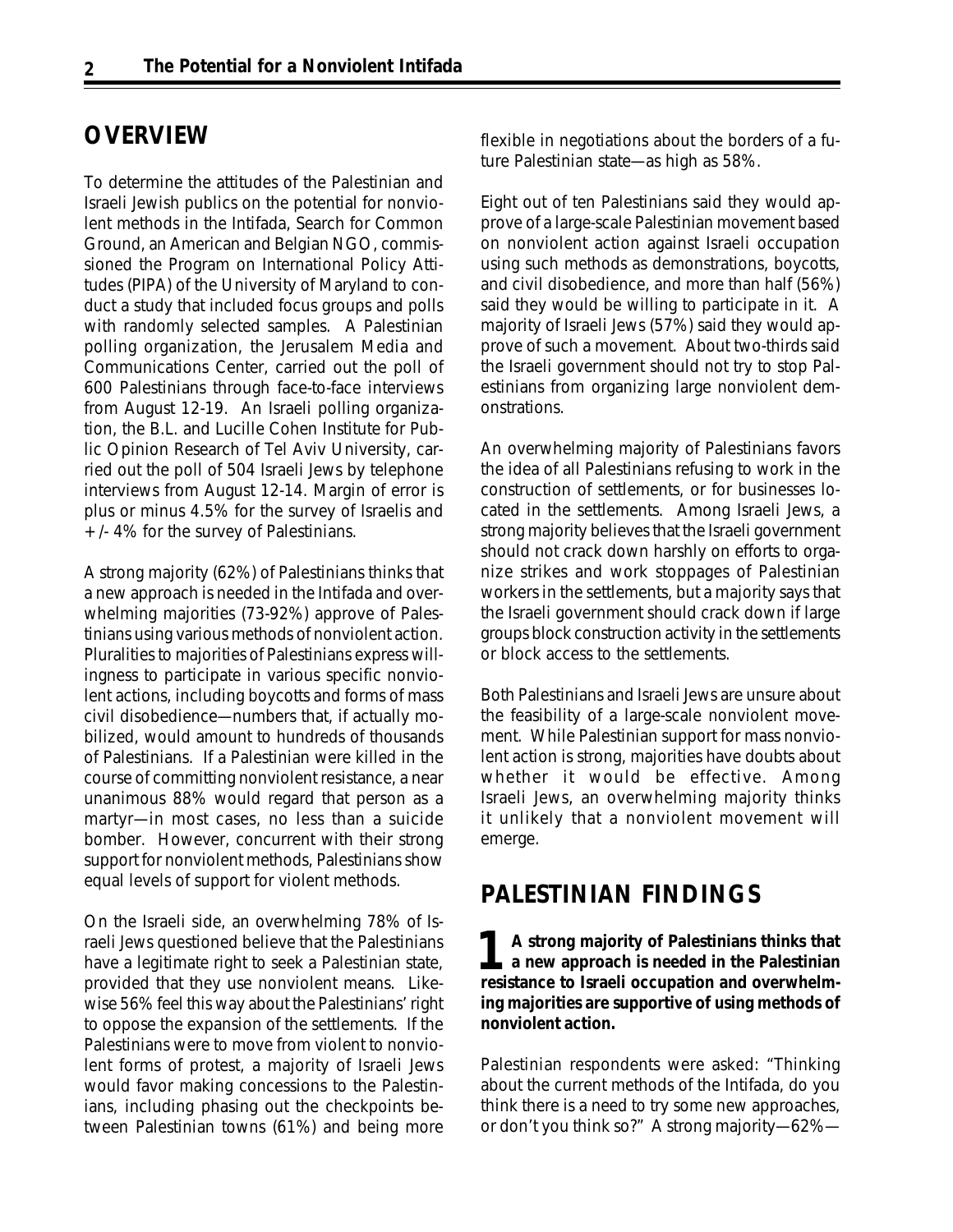

said new approaches are needed, while only 29% disagreed.

Respondents were then offered "a list of different methods for resisting the Israeli occupation" and asked to rate them on a 0-to-10 scale, with 0 meaning "you strongly feel it is not a good idea"; 10 meaning "you strongly feel it is a good idea"; and 5 meaning "you are neutral." Nonviolent methods were strongly endorsed. The box above shows the percentages with a positive score (6-10) and the mean (average) scores.

At the same time it is clear that Palestinians continue to support violent forms of resistance, though the level of support is no higher than for nonviolent methods. Ninety-one percent supported "armed attacks on Israeli soldiers" (mean score 9.0), while 73% supported "suicide bombing of Israeli civilians" (mean score 7.5).

**Pluralities to majorities express willingness to participate in specific nonviolent actions, 2including boycotts and mass civil disobedience numbers which, if actually mobilized, would amount to hundreds of thousands of Palestinians.**

**If a Palestinian were killed in the course of committing nonviolent resistance, an overwhelming majority would regard that person as a martyr in most cases, no less than a suicide bomber.**

Palestinians were asked about their willingness to participate in each of four nonviolent actions. Very strong majorities (65-69%) expressed a willingness to participate in boycotts, with nearly half of respondents (48-49%) saying that they would also encourage others to do so. If such numbers were actually mobilized, this would presumably mean a boycott in which over a million adults were participating.

Lesser, but still quite substantial, numbers were willing to participate in the riskier activities involving mass civil disobedience. More than a third (36-44%) were ready to participate in large-scale blockages of the demolishing of Palestinian houses or construction activity in the settlements. Were such numbers mobilized, this would mean hundreds of thousands of Palestinians would participate in these nonviolent forms of resistance.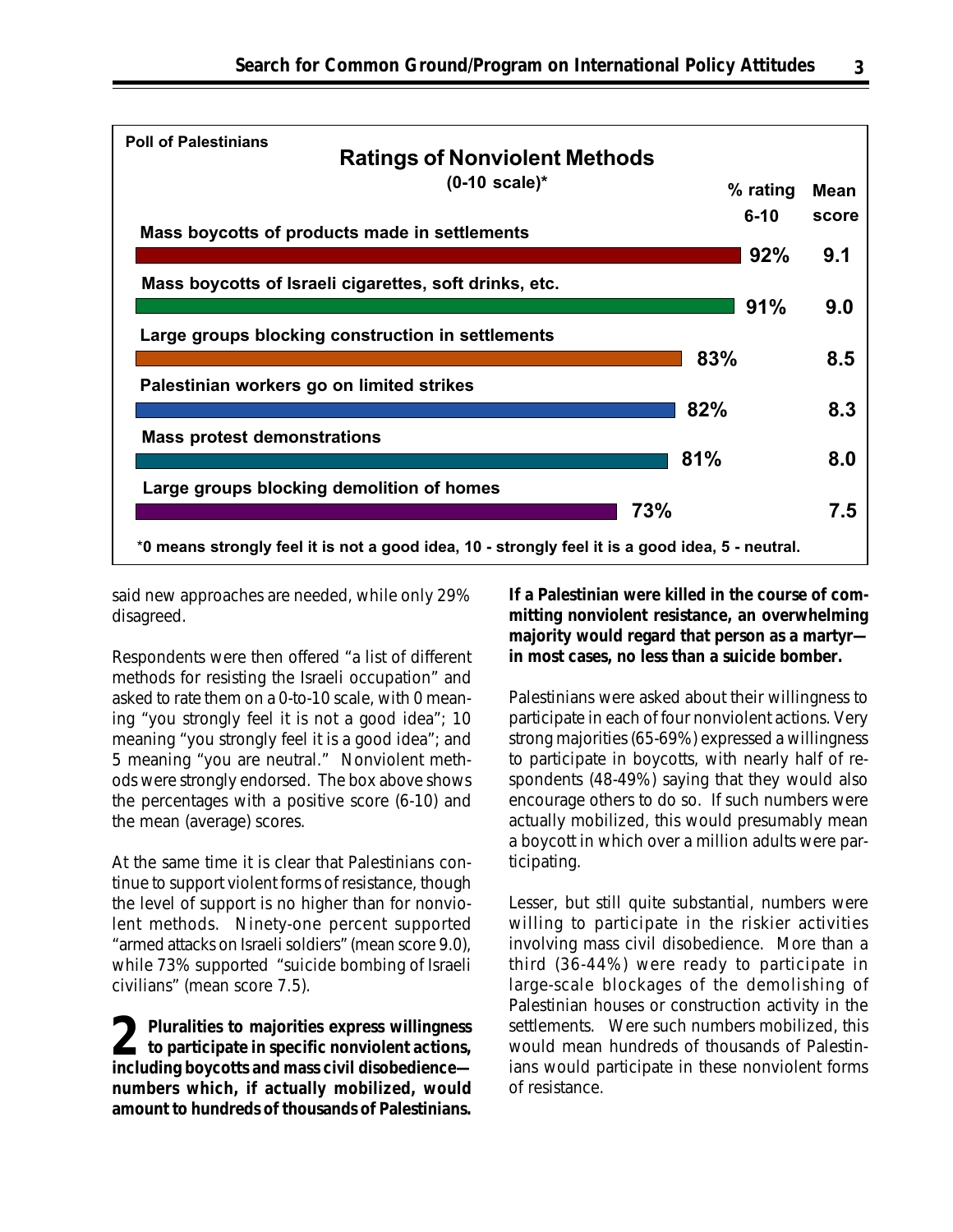

In all cases only small minorities said they did not support such activities (2-3% for the boycotts, 4- 11% for the large-scale blockages).

### **Perception as Martyrs**

To see whether there was a mystique around violent action that made it inherently more prestigious than nonviolent action, the poll asked:

Suppose that a Palestinian is killed while engaging in nonviolent action, such as blocking an Israeli bulldozer trying to demolish a Palestinian home. Would you regard this person as a martyr, or not?

A near-unanimous 88% said they would regard a Palestinian who had died in this way as a martyr. This group was then asked, "Would that be more, less, or the same as a suicide bomber?" Forty-seven percent of the full sample said "the same," and a further 7% said "more," while just 21% said less. Thus 54% of the full sample put a Palestinian who had died in a nonviolent action on the same plane as one who had died conducting a suicide attack.

**3** An overwhelming majority favors the idea of all Palestinians refusing to work in the construction of settlements, or for businesses located **An overwhelming majority favors the idea of all Palestinians refusing to work in the conin the settlements.**

As mentioned, the idea of "Palestinians who work in settlements going on strike for limited periods" was supported by 82%, and an overall mean score of 8.3 on a scale of 0-10. With options for earning a livelihood in the Palestinian territories sparse, the idea of limited work stoppages may have seemed feasible.

To pose a stronger challenge, the poll asked about a more comprehensive refusal to work in the settlements. Approximately three out of four favored it. This went up to nine out of ten "if those who lost their job as a result were compensated for the period of their unemployment out of an international fund."



**Overwhelming majorities say they would approve of a large-scale Palestinian move-4** Overwhelming majorities say they would<br>approve of a large-scale Palestinian move-<br>ment based on nonviolent action against Israeli **occupation using such methods as demonstrations, boycotts, and civil disobedience, and more than half say they would be willing to participate in it.**

An overwhelming 80% said they would approve of "a large-scale Palestinian movement committed to nonviolent action against Israeli occupation using such methods as demonstrations, boycotts, and civil disobedience," with 36% feeling that way strongly and 44% somewhat. Only 13% said they would disapprove.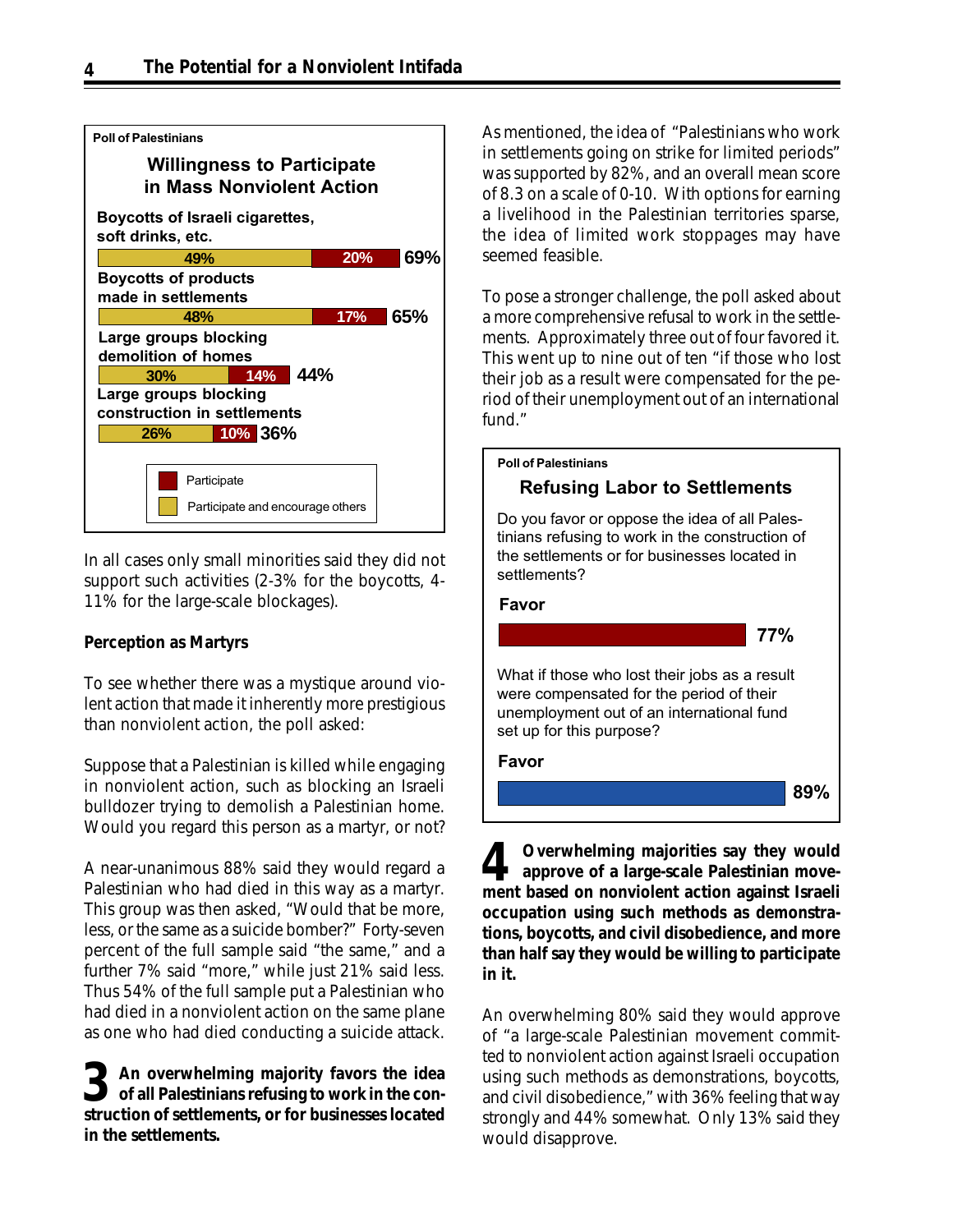Perhaps more significant, a majority—56%—said they would be willing to participate. If such numbers were really mobilized, this would mean a nonviolent movement of hundreds of thousands of Palestinians.



**5** While support for mass nonviolent action is<br>
strong, majorities of Palestinians have doubts **strong, majorities of Palestinians have doubts about whether it would be effective.**

While most findings in this study point to a strong majority willingness to try nonviolent methods of resistance, paradoxically, this willingness is not accompanied by high confidence in their success.

When presented pro and con arguments on the question of "whether using mass nonviolent action would be effective for the Palestinian cause," majorities found convincing several con arguments questioning their effectiveness (see box below).

The arguments presented in favor of nonviolent action's effectiveness were all found unconvincing by majorities. The statement "Mass nonviolent action can help direct international attention to unjust Israeli behavior and repression" was found convincing by 41% and unconvincing by 52%. Another argument related to world opinion went: "When Palestinians use nonviolent forms of resistance this improves the image of Palestinians in the eyes of the world." Only 38% found this convincing, while 57% did not—quite possibly because it implies that violent resistance worsens the Palestinians' image, something a majority does not believe (as discussed further below). A third argument asserted that nonviolent action had the capacity to put Israeli policy in a bind: "Mass nonviolent action puts pressure on Israel while also undermining its excuse that it cannot negotiate as long as there is violence." Only 36% found this convincing; 59% found it unconvincing.

It is probable that this study simply did not succeed in eliciting from Palestinians the arguments that they themselves would use in favor of nonviolent methods. Given the clear enthusiasm (both in this poll and the preceding focus groups) for trying nonviolent methods, presumably such arguments exist.

**A majority of Palestinians does not show a** A majority of Palestinians does not show a<br>willingness to renounce violence. They ex**press a desire for retribution, and reject the idea that Palestinian violence is harming their cause internationally. A majority also expresses the**

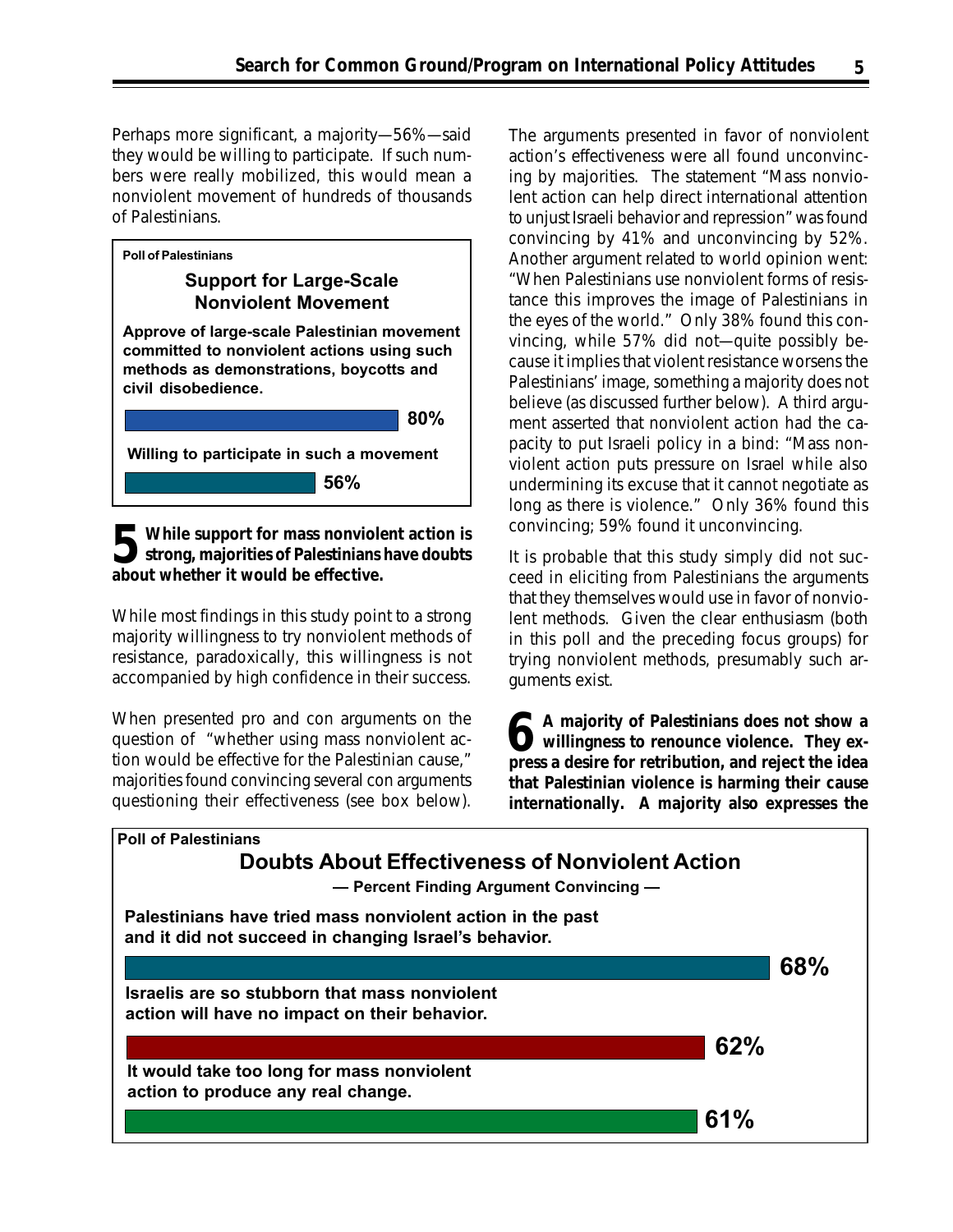**belief that Palestinian violence is making Israelis more ready to compromise—though they believe that Israeli violence makes Palestinians less willing to compromise.**

The clear interest in nonviolent methods felt by most Palestinians exists side by side with a majority refusal to renounce violence. As mentioned, strong majorities support "armed attacks on Israeli soldiers" and to a lesser extent, "suicide bombing of Israeli civilians."

When presented arguments for and against operations that target Israeli civilians, arguments in favor were found convincing by a strong majority. The argument found convincing by an overwhelming 85% was based on retribution: "Since Palestinian civilians suffer at the hands of Israelis, then Israeli civilians should suffer at the hands of Palestinians." Sixty-one percent found convincing the argument that "Using violence against Israeli civilians increases the likelihood that Israel will make compromises," while 34% found this unconvincing.

Further, a majority of Palestinians does not think that Palestinian violence is harming their cause internationally. Offered the argument: "When Palestinians use violence against civilians, this undermines international support for the Palestinian cause" 59% found it unconvincing, while just 36% found it convincing.

Interestingly, a majority of Palestinians believes that violence against Israelis makes them more ready to compromise but that Israeli violence does not have this effect on Palestinians (see box below).

**Palestinians do show signs of discomfort with violence. They show doubts and divisions we Palestinians do show signs of discomfort with violence. They show doubts and divisions when asked about conditions under which they would favor stopping violence, or about rhetoric calling for the destruction of Israel. A majority says that violence that hurts women and children is inconsistent with the character of the Palestinian people.**

When Palestinians were asked to consider specific conditions under which they would favor stopping

### Poll of Palestinians

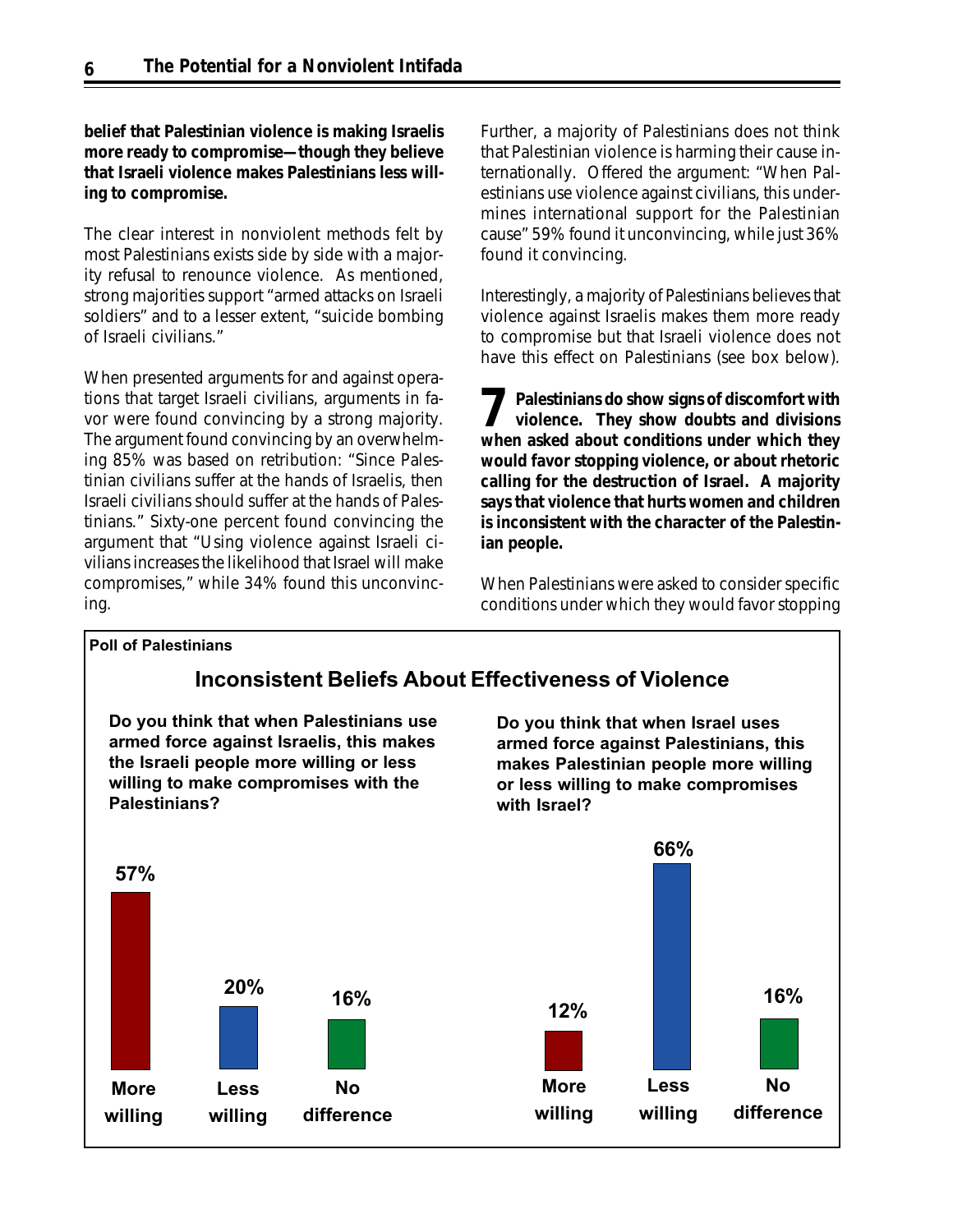violence, the outcome was divided. Asked, "If Israel would take conciliatory steps, like stopping the military incursions and ending the checkpoints, should the Palestinians respond by suspending violence for a limited period, or not?" Forty-seven percent said the Palestinians should not suspend violence for a limited period, while 42% said that they should.

In another question, PIPA asked respondents to imagine the outlines of a final agreement:

"Suppose that, in the future, Israeli and Palestinian leaders agree that Israel will withdraw to the 1967 borders and recognize a Palestinian state, and that the Palestinian state will then renounce the use of violence against Israel and imprison Palestinians who do attempt such violence. If they made such an agreement, would you approve or disapprove of Palestinian leaders?"

Fifty percent said they would disapprove of Palestinian leaders who struck such a deal, while 44% said they would approve of them.

The poll also asked Palestinians to focus on the value of extremist Palestinian rhetoric. Reminding respondents that "as you may know, over the years various Palestinians have made statements saying that Palestinians should use violence to seek the complete destruction of the state of Israel," PIPA asked, "Do you think that such statements have helped or hurt the Palestinian cause in general?" The response was very mixed, with 35% saying these statements had helped the Palestinian cause, 36% saying they had hurt the cause, and a large 20% volunteering that they had made no difference. Then when asked "Do you think that such statements have made Israel more or less willing to negotiate?" 34% said the statements had made Israel more willing, 35% that they had made Israel less willing, and 20% volunteered that they had made no difference.

An underlying discomfort with violence is also suggested by the response to the following argument: "Violence that hurts women and children is inconsistent with the true moral character of the Palestinian people." A majority—56%—found this statement convincing; 39% found it unconvining.

# **ISRAELI FINDINGS**

**An overwhelming majority of Israeli Jews believes that the Palestinians have a legitimate** An overwhelming majority of Israeli Jews be-<br>lieves that the Palestinians have a legitimate<br>right to seek a Palestinian state, and a clear ma**jority of Israeli Jews believes that Palestinians have a legitimate right to oppose the expansion of the settlements, provided that the Palestinians seek these goals by nonviolent methods.**

When asked to choose among three statements, an overwhelming 78% agreed that "The Palestinians have a legitimate right to seek a Palestinian state, provided that they do so using nonviolent means." Only 19% thought that "No matter whether they use violent or nonviolent methods, the Palestinians do not have a legitimate right to seek a Palestinian state." (Just 1% thought the Palestinians had a legitimate right to pursue a state by any means necessary).

In a similar question, Israeli Jews were asked about Palestinian resistance to expansion of the settlements. A clear majority—56%—thought Palestinians "have a legitimate right to oppose the expansion of the settlements, provided that they do so by nonviolent methods." Thirty-nine percent thought the Palestinians had no such right, no matter what means they employed to oppose expansion. (Three percent thought they had a legitimate right to oppose expansion by any means necessary.)



This overwhelming majority that says Palestinians have a legitimate right to seek a state, as long as nonviolent means are employed, is consistent with majority acceptance, in principle, of a future Pal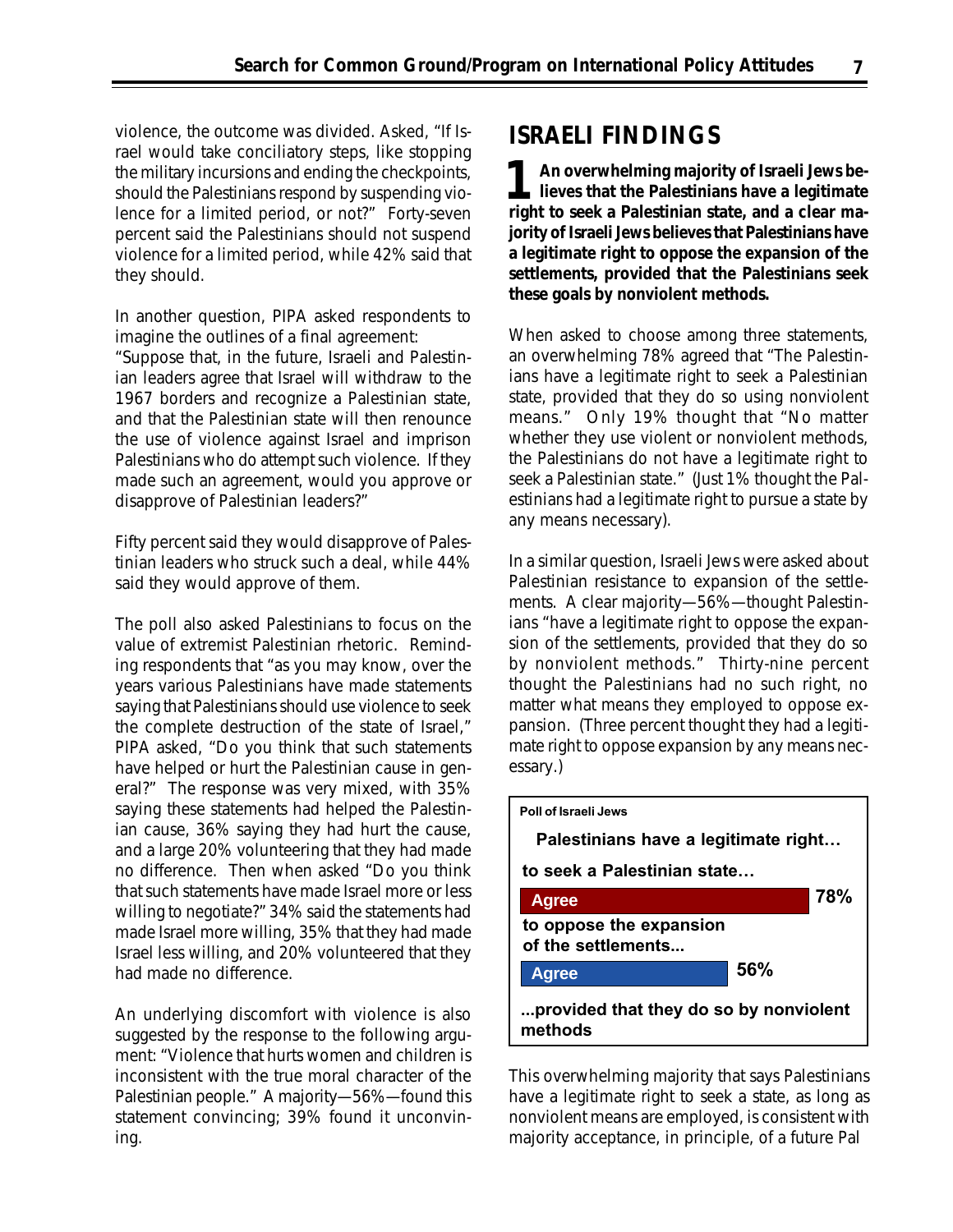estinian state. A strong majority of 61% thought that Israel should agree to "the establishment of a Palestinian state within the framework of a permanent peace agreement with the Palestinians"; 35% were opposed.

**If there were a Palestinian movement committed to nonviolent action, a majority of Israeli Jews says they would approve of such a movement. A strong majority thinks the Israeli government should not try to stop Palestinians from organizing large nonviolent demonstrations. However, an overwhelming majority thinks it is unlikely that a nonviolent movement will emerge. 2**

A majority of Israeli Jews said they would approve of a Palestinian movement committed to nonviolent action (see box below).



## A Palestinian Movement Committed to Nonviolent Action?

If there was a Palestinian movement committed to nonviolent action against Israeli occupation using such methods as demonstrations, boycotts, and large-scale defiance, would you approve or disapprove of such a movement?



Similarly, a strong majority felt the government should take a tolerant stance toward large nonviolent Palestinian demonstrations. Almost twothirds—63%**—**said that "as a general rule…the Israeli government… should not try to stop Palestinians from carrying out large nonviolent demonstrations," while 35% thought the Israeli government should try to stop them.

It is important to note, however, that most respondents felt they were answering questions about distant possibilities. Asked "How likely do you think it is that a significant Palestinian movement committed to nonviolent action will emerge?" 86%

thought it was not very likely (42%) or not at all likely (44%).

**1** If the Palestinians move from violent to non-**3** If the Palestinians move from violent to non-<br>violent forms of protest, a majority would **favor making concessions to the Palestinians, including phasing out the checkpoints between Palestinian towns and being more flexible in negotiations about the borders of a future Palestinian state.**

Many Israeli Jews concur with the idea that if Palestinians move from violent to nonviolent forms of protest, the Israeli government should effectively reward this behavior by making concessions.

One such concession would be to phase out the checkpoints between Palestinian towns. Initially, a very strong 70% opposed "phasing out the checkpoints between Palestinian towns inside the Palestinian territories," with only 25% in favor. All those who opposed this or did not answer were then asked, "What if the Palestinians were clearly shifting away from violent methods and were instead using nonviolent methods of protest such as demonstrations, boycotts and mass blockages?" In this case 36% of the full sample changed their position, bringing the total ready to phase out the checkpoints up to 61% in favor and leaving only 33% still opposed.

If there were no Palestinian violence for a significant period, while nonviolent protest persisted, a majority would even favor the Israeli government showing greater flexibility in negotiations over the borders of a Palestinian state. Respondents were presented such a scenario (see box next page).

Interestingly, the majority willing to make such concessions was greater than the percentage ready to endorse the principle of doing so, suggesting that some may do so grudgingly. Presented a question on how the Israeli government should respond, "If Palestinians were to limit themselves to nonviolent forms of protest for a significant period of time," 52% chose the option that, "the Israeli government should respond by making some concession, because reinforcing a trend toward nonviolence is in the Israeli national interest." Forty-three percent chose the statement that "the Israeli gov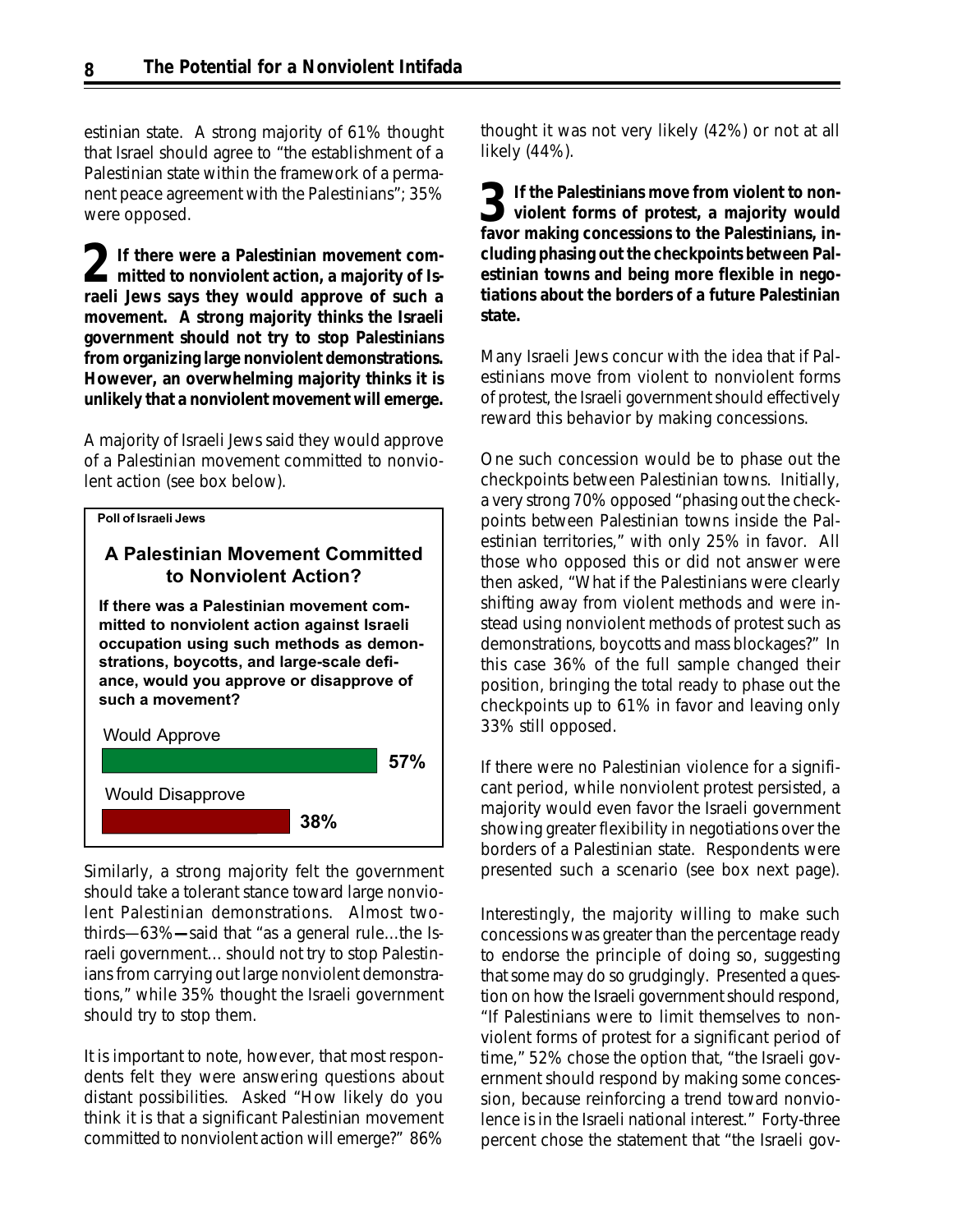ernment should not respond by making some concession, because it should not have to reward Palestinians just for acting in a civilized manner."

# Flexibility in Negotiations on the Borders of a Palestinian State

Poll of Israeli Jews

I would like you to think about how the Israeli government should respond if there was no Palestinian violence for a given period. You should assume, however, that during this period there may be other nonviolent forms of protest such as demonstrations or boycotts.

Suppose there was no violence by Palestinians for three months. Would you then favor or oppose showing more flexibility in negotiations on the borders of the Palestinian state?



**A strong majority believes that the Israeli government should not crack down harshly on** A strong majority believes that the Israeli government should not crack down harshly on efforts to organize strikes and work stoppages of **Palestinian workers in the settlements, but a majority says that the Israeli government should crack down if large groups block construction activity in the settlements or block access to the settlements.**

The poll further tested the reactions of Israeli Jews to nonviolent resistance by presenting the scenario of a nonviolent movement directed against Israeli settlements in Palestinian territories. Respondents were asked to choose whether the Israeli government should crack down harshly, "for example, jailing protestors and organizers for extended periods" or simply enforce the law without attacking the movement itself. Responses varied according to the form of protest, with a small percentage favoring doing so in the event of Palestinians "organizing work stoppages and strikes of Palestinian workers in the settlements," but majorities favoring doing so in the event of large groups blocking construction activity or access to the settlements (see box below).



Also, in a separate question, a bare majority of 51% said that if "there were strikes of Palestinian workers in the settlements and international organizations were providing money to the striking workers," the Israeli government should "try to prevent those international organizations from providing money." Forty-three percent thought the government should not interfere.

**A majority of Israeli Jews fear that a Palestinian boycott of Israeli-made products could b** de majority of Israeli Jews fear that a Palestinian boycott of Israeli-made products could be damaging to the Israeli economy, and think **Israel should try to stop Palestinians from organizing a boycott. However, a strong majority thinks that the government should not try to stop a boycott by preventing Palestinians from purchasing products from another country.**

Interestingly, one of the forms of nonviolent resistance to which the Israelis showed the most resistance was an arguably benign form—boycotts of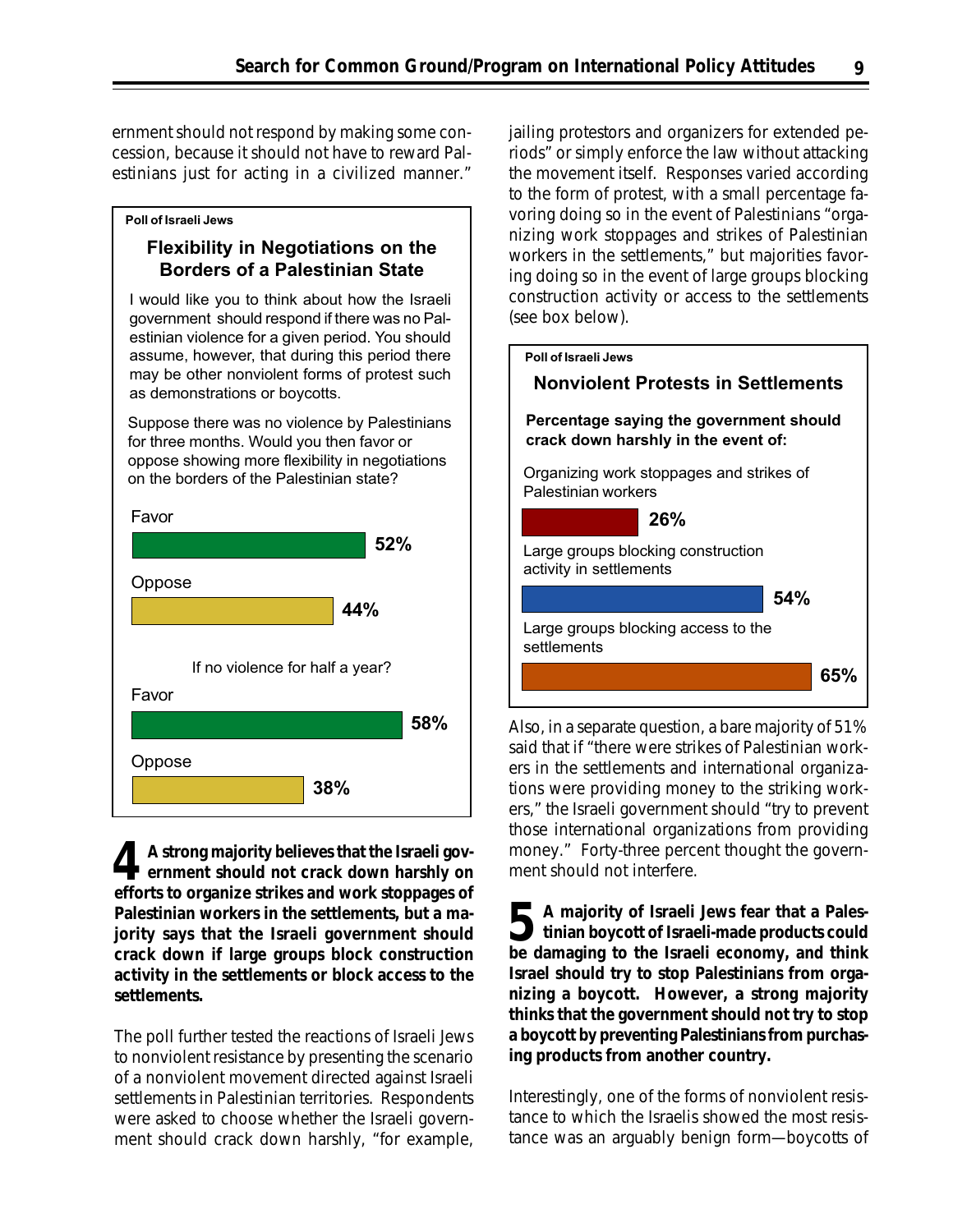Israeli-made products. A fairly strong 60% majority said the Israeli government should try to stop such boycotts.

Judging from the response to arguments for and against such action, it appears that Israelis have some concern that such boycotts would damage the Israeli economy. Fifty-five percent found convincing the argument that "The Israeli government should try to stop Palestinians from organizing a boycott because if it grew, it could hurt our economy." The argument a boycott would be "a challenge to Israeli authority" did not do as well; only 39% found it convincing.

Both arguments in favor of tolerating a boycott did rather poorly. Only 39% found convincing the statement that "Because organizing boycotts can substitute for violent methods of protest, it is a constructive development for Israeli interests and should be tolerated." Similarly, the argument that "Israel is a democracy, therefore it would be contrary to its principles to prevent Palestinians from peacefully expressing their views by doing things like organizing boycotts" was found convincing by only 41%.

However when asked whether "the Israeli government should…try to stop Palestinians from carrying out a boycott by preventing them from purchasing those products from another country," a strong majority, 63%, said the government should *not* do this.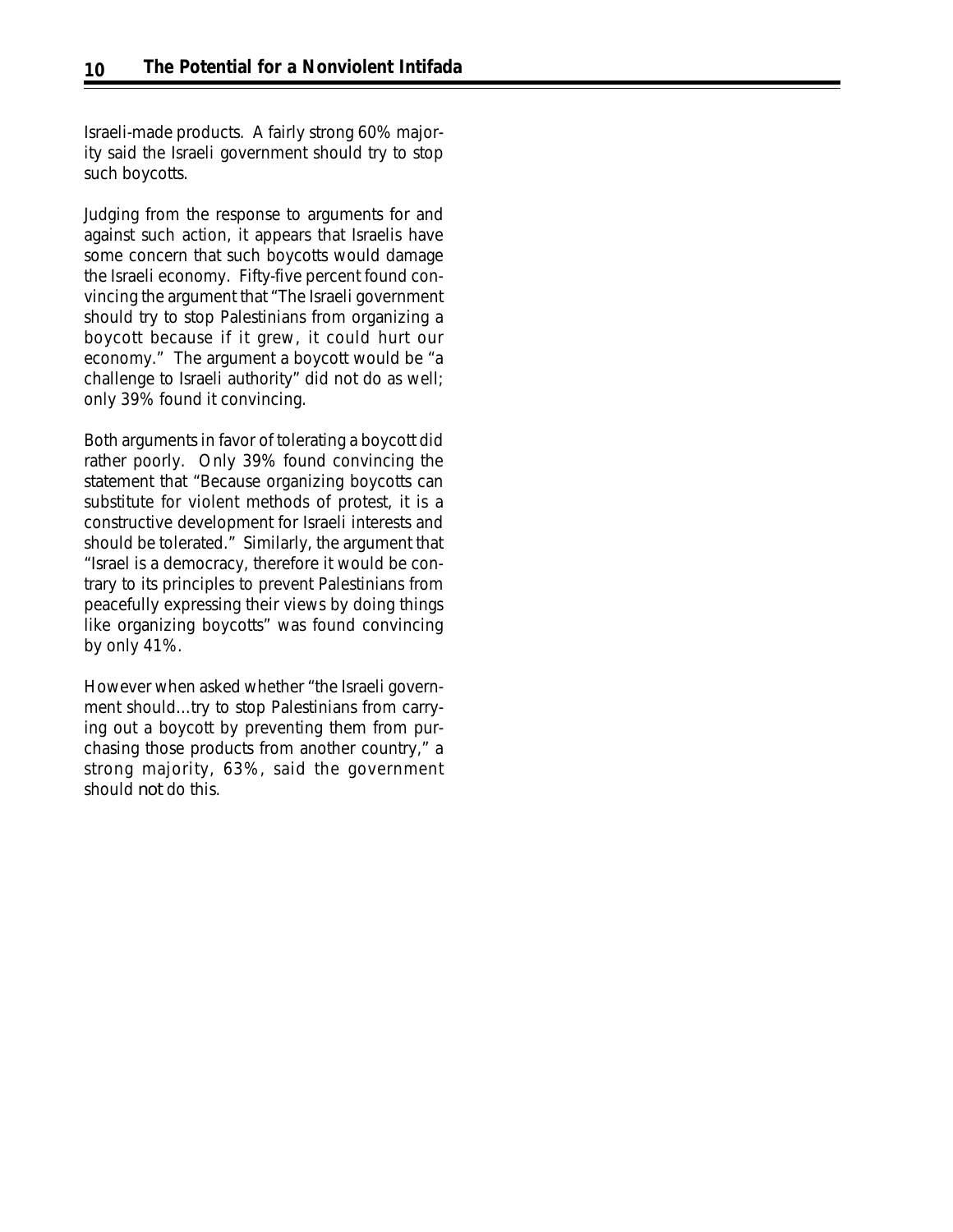### **PIPA Board of Advisors**

**I.M. Destler** University of Maryland

### **Gloria Duffy** Commonwealth Club

**Bill Frenzel** Brookings Institution

**Alexander George** Stanford University

**Alan Kay** Americans Talk Issues Foundation

**Catherine Kelleher** National War College

**Anthony Lake** Georgetown University

**Benjamin Page** Northwestern University

**Robert Shapiro** Columbia University

**Fred Steeper** Market Strategies

**Daniel Yankelovich** Public Agenda Foundation **The Program on International Policy Attitudes (PIPA)** is a joint program of the Center for International and Security Studies at Maryland and the Center on Policy Attitudes. PIPA undertakes research on American attitudes in both the public and in the policymaking community toward a variety of international and foreign policy issues. It seeks to disseminate its findings to members of government, the press, and the public as well as academia.

**The Center for International and Security Studies at Maryland (CISSM)**, at the University of Maryland's School for Public Affairs, pursues policy-oriented scholarship on major issues facing the United States in the global arena. Using its research, forums, and publications, CISSM links the University and the policy community to improve communication between scholars and practitioners.

**The Center on Policy Attitudes (COPA)** is an independent non-profit organization of social science researchers devoted to increasing understanding of public and elite attitudes shaping contemporary public policy. Using innovative research methods, COPA seeks not only to examine overt policy opinions or positions, but to reveal the underlying values, assumptions, and feelings that sustain opinions.

**Search for Common Ground (SFCG)** was founded in 1982 and is a Washington and Brussels-based NGO, with offices in 13 countries. It is the world's largest conflict prevention and resolution NGO. SFCG has worked in the Middle East for the past 11 years. Its activities include the Common Ground News Service, the *Bulletin of Regional Cooperation in the Middle East*, and scores of meetings to promote dialogue and joint action among specialists from across the region involved in the fields of security, media, civil society and conflict resolution.

### **Acknowledgements**

Steven Kull, Clay Ramsay, Phil Warf and Monica Wolford designed the questionnaire and wrote the analysis. Many people -- too numerous to mention here -- contributed valuable insights and comments in the course of this study, and PIPA thanks them all for their time and consideration. In particular, our thanks go to Mubarak Awad, Tamar Hermann, Ghassan Khatib, Kalil Shikaki, and Shibley Telhami.

Trent Perrotto, Monika Kacinskiene , Roman Gershkovich and Batsuuri Haltar contributed to the production of the report.

A preliminary review of existing polling data relied on many sources. Polls of Israelis included those for newspapers Ma'ariv (by Gallup Israel) and Yediot Ahronot (by Dahaf), the polling organization Market Watch, and the Steinmetz Center and Jaffee Center, both at Tel Aviv University. Polls of Palestinians included those by the Jerusalem Media and Communications Center, the Palestinian Center for Public Opinion, the Palestinian Center for Policy and Survey Research, the Center for Palestinian Research and Studies, and the Birzeit University Development Studies Program. Our thanks also go to Gene Burger and Gerald M. Steinberg for sharing their knowledge of this field.

This study was sponsored by Search for Common Ground.